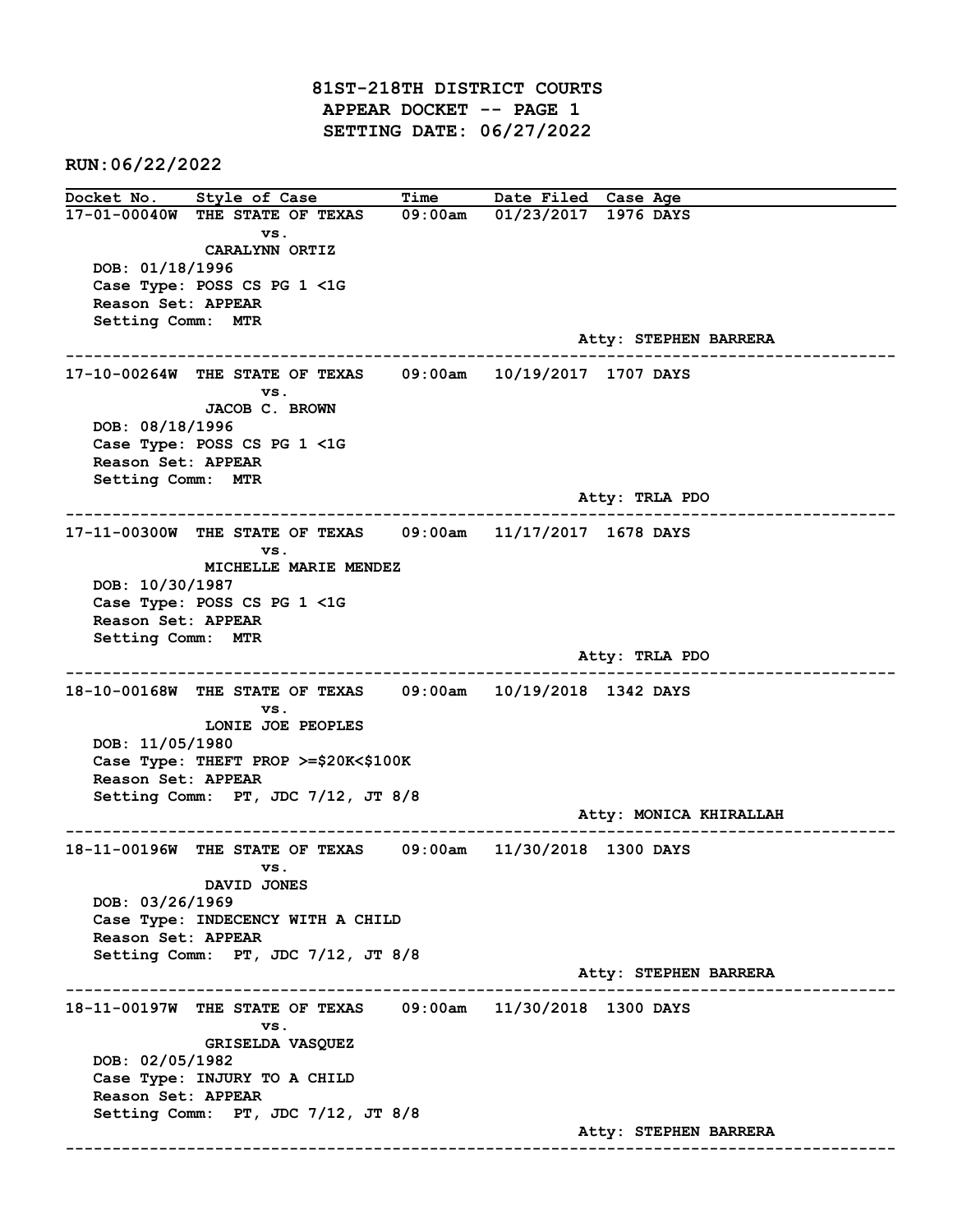81ST-218TH DISTRICT COURTS APPEAR DOCKET -- PAGE 2 SETTING DATE: 06/27/2022

RUN:06/22/2022

Docket No. Style of Case Time Date Filed Case Age 19-01-00009W THE STATE OF TEXAS 09:00am 01/15/2019 1254 DAYS vs. ALMA ARROYO SUAREZ DOB: 02/16/1975 Case Type: DRIVING WHILE INTOXICATED W/CHILD UNDER 15 YOA Reason Set: APPEAR Setting Comm: PT \*\*NEEDS INTER\*\*, JDC 7/12, JT 8/8 Atty: NINFA CARRILLO ------------------------------------------------------------------------------------------------------------------------ 19-03-00054W THE STATE OF TEXAS 09:00am 03/01/2019 1209 DAYS vs. XAVIER LARA DOB: 12/18/1994 Case Type: INDECENCY W/CHILD SEXUAL CONTACT Reason Set: APPEAR Setting Comm: PT, JDC 7/12, JT 8/8 Atty: STEPHEN BARRERA ------------------------------------------------------------------------------------------------------------------------ 19-06-00119W THE STATE OF TEXAS 09:00am 06/14/2019 1104 DAYS vs. DOUG CORONADO DOB: 05/15/1991 Case Type: POSS CS PG 1 <1G Reason Set: APPEAR Setting Comm: PT, JDC 7/12, JT 8/8 Atty: STEPHEN BARRERA ------------------------------------------------------------------------------------------------------------------------ 19-12-00241W THE STATE OF TEXAS 09:00am 12/06/2019 929 DAYS vs. WILLIAM A RUSSO II DOB: 12/19/1975 Case Type: AGG SEXUAL ASSAULT CHILD Reason Set: APPEAR Setting Comm: PT, JDC 7/12, JT 8/8 Atty: ROLANDO ARGUELLES ------------------------------------------------------------------------------------------------------------------------ 20-01-00011W THE STATE OF TEXAS 09:00am 01/14/2020 890 DAYS vs. JOHN ALBERT TRINIDAD DOB: 07/21/1983 Case Type: AGG ASSAULT W/DEADLY WEAPON Reason Set: APPEAR Setting Comm: PT, JDC 7/12, JT 8/8 Atty: STEPHEN BARRERA ------------------------------------------------------------------------------------------------------------------------ 20-03-00058W THE STATE OF TEXAS 09:00am 03/06/2020 838 DAYS vs. ADRIAN BROWN DOB: 12/13/1979 Case Type: ASSAULT FAMILY/HOUSEHOLD MEMBER PREV CONV IAT Reason Set: APPEAR Setting Comm: PT, JDC 7/12, JT 8/8 Atty: STEPHEN BARRERA ------------------------------------------------------------------------------------------------------------------------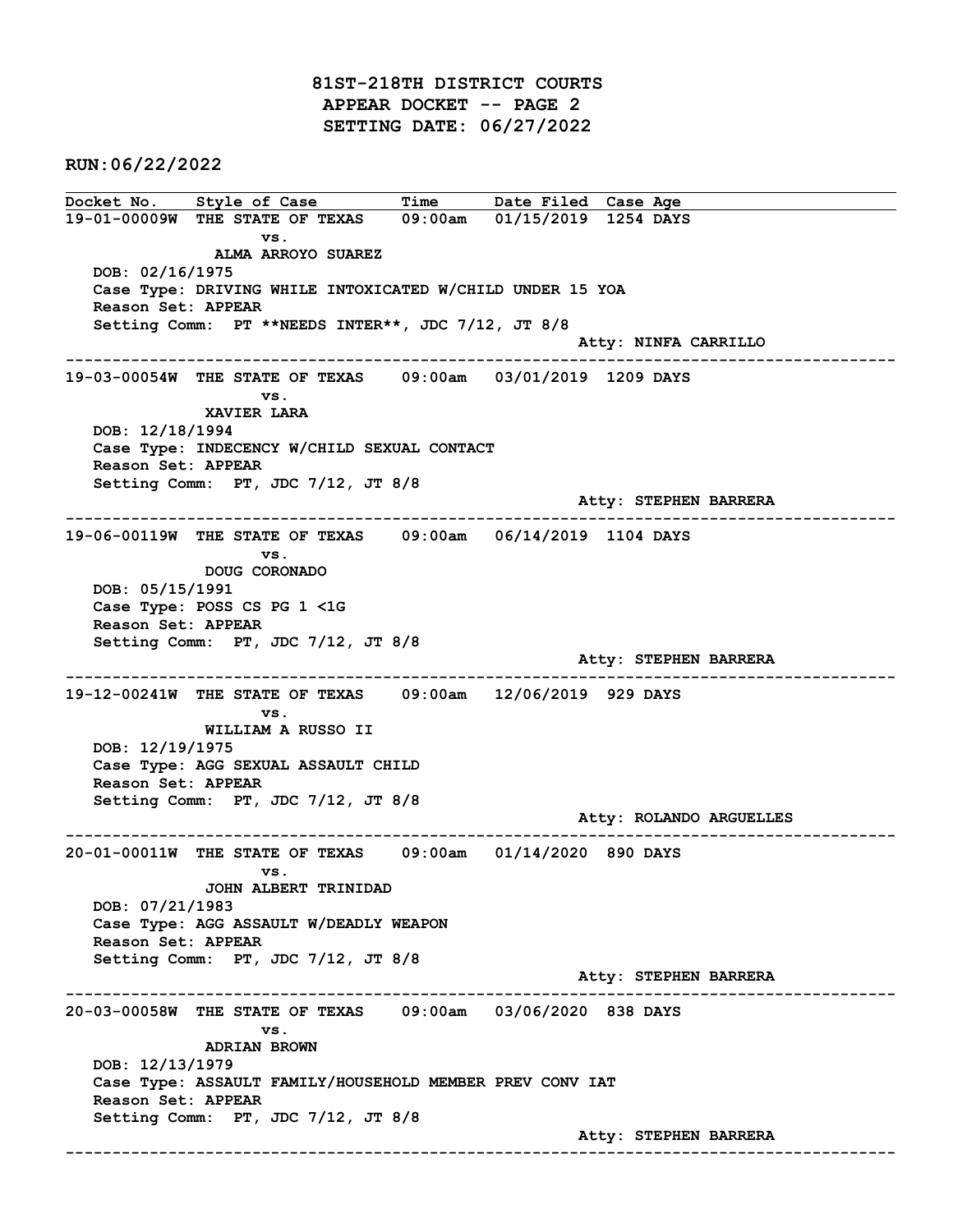81ST-218TH DISTRICT COURTS APPEAR DOCKET -- PAGE 3 SETTING DATE: 06/27/2022

RUN:06/22/2022

Docket No. Style of Case Time Date Filed Case Age 20-03-00064W THE STATE OF TEXAS 09:00am 03/06/2020 838 DAYS vs. FIDEL TREVINO JR DOB: 06/10/1986 Case Type: INJ CHILD/ELDERLY/DISABLED RECKLESS BI Reason Set: APPEAR Setting Comm: PT, JDC 7/12, JT 8/8 Atty: LOUIS MARTINEZ ------------------------------------------------------------------------------------------------------------------------ 20-05-00080W THE STATE OF TEXAS 09:00am 05/08/2020 775 DAYS vs. TOMMY FLORES ARCOS DOB: 01/18/1955 Case Type: ASSAULT FAMILY/HOUSEHOLD MEMBER PREV CONV IAT Reason Set: APPEAR Setting Comm: MTR Atty: ADRIAN PEREZ ------------------------------------------------------------------------------------------------------------------------ 20-05-00090W THE STATE OF TEXAS 09:00am 05/08/2020 775 DAYS vs. ANTHONY WAYNE DAVIS DOB: 12/14/1984 Case Type: MURDER Reason Set: APPEAR Setting Comm: PT, JDC 7/12, JT 8/8 Atty: ADRIAN PEREZ ------------------------------------------------------------------------------------------------------------------------ 20-05-00095W THE STATE OF TEXAS 09:00am 05/08/2020 775 DAYS vs. BRANDY GIBBONS DOB: 07/31/1983 Case Type: ASSAULT FAM/HOUSE MEM IMPEDE BREATH/CIRCULAT Reason Set: APPEAR Setting Comm: PT, JDC 7/12, JT 8/8 Atty: TRLA PDO ------------------------------------------------------------------------------------------------------------------------ 20-05-00115W THE STATE OF TEXAS 09:00am 05/08/2020 775 DAYS vs. STEVEN ORR DOB: 10/15/1982 Case Type: ASSAULT FAM/HOUSE MEM IMPEDE BREATH/CIRCULAT Reason Set: APPEAR Setting Comm: PT, JDC 7/12, JT 8/8 Atty: STEPHEN BARRERA ------------------------------------------------------------------------------------------------------------------------ 20-05-00121W THE STATE OF TEXAS 09:00am 05/08/2020 775 DAYS vs. CHRISTOPHER R RODRIGUEZ DOB: 08/15/1990 Case Type: ASSAULT PUBLIC SERVANT Reason Set: APPEAR Setting Comm: MTR Atty: TRLA PDO ------------------------------------------------------------------------------------------------------------------------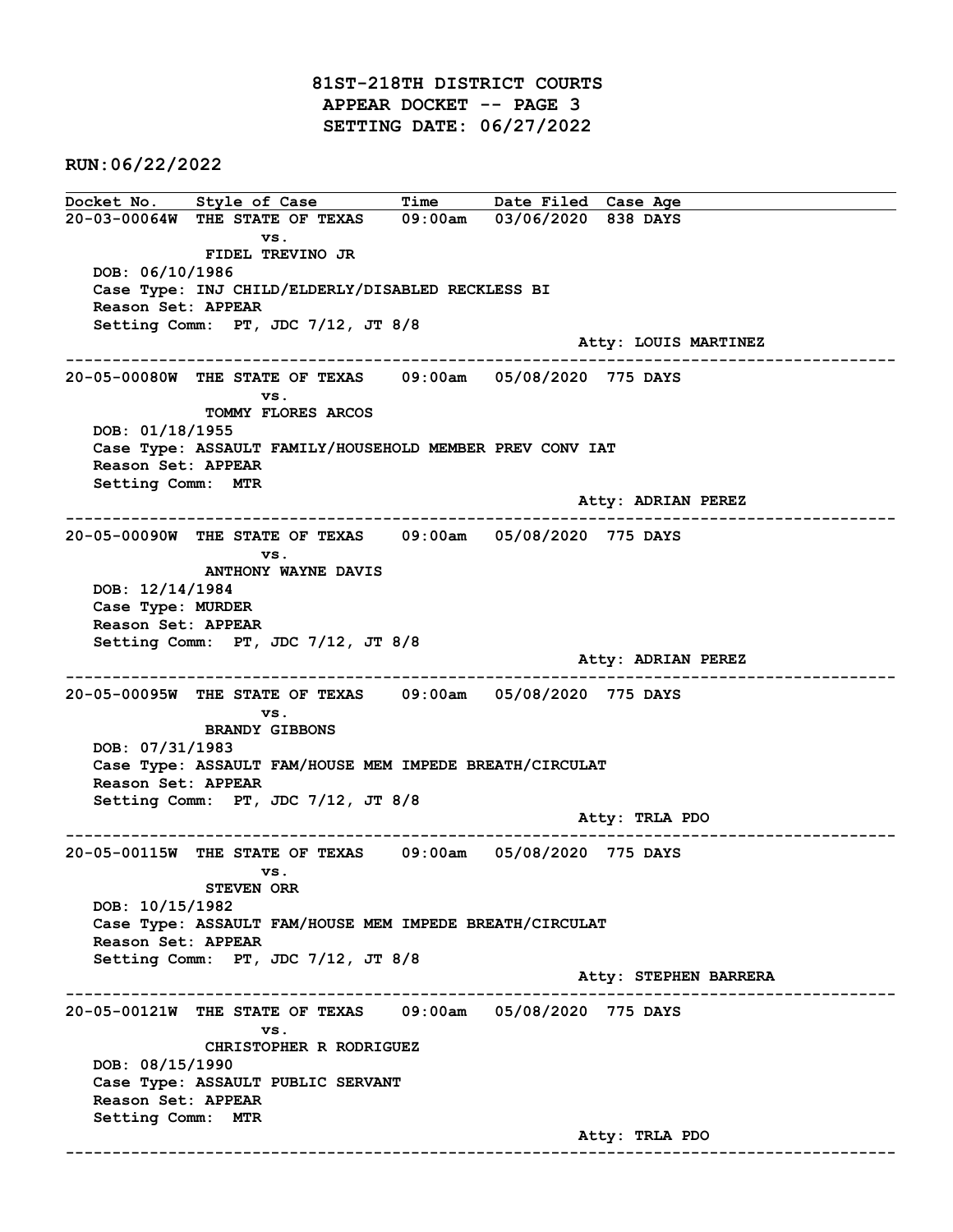81ST-218TH DISTRICT COURTS APPEAR DOCKET -- PAGE 4 SETTING DATE: 06/27/2022

RUN:06/22/2022

Docket No. Style of Case Time Date Filed Case Age 20-08-00178W THE STATE OF TEXAS 09:00am 08/14/2020 677 DAYS vs. CORY JONES DOB: 05/07/1974 Case Type: ASSAULT FAM/HOUSE MEM IMPEDE BREATH/CIRCULAT Reason Set: APPEAR Setting Comm: PT, JDC 7/12, JT 8/8 Atty: STEPHEN BARRERA ------------------------------------------------------------------------------------------------------------------------ 20-08-00193W THE STATE OF TEXAS 09:00am 08/14/2020 677 DAYS vs. JUAN MUNOZ DOB: 08/26/1989 Case Type: ASSAULT FAM/HOUSE MEM IMPEDE BREATH/CIRCULAT Reason Set: APPEAR Setting Comm: PT, JDC 7/12, JT 8/8 Atty: ADRIAN PEREZ ------------------------------------------------------------------------------------------------------------------------ 20-08-00206W THE STATE OF TEXAS 09:00am 08/14/2020 677 DAYS vs. JOSE R BARRIENTES III DOB: 07/10/1963 Case Type: DRIVING WHILE INTOXICATED 3RD OR MORE Reason Set: APPEAR Setting Comm: PT, JDC 7/12, JT 8/8 Atty: RICHARD LANGLOIS ------------------------------------------------------------------------------------------------------------------------ 20-09-00234W THE STATE OF TEXAS 09:00am 09/04/2020 656 DAYS vs. DAVID TROY LAPRADD DOB: 07/01/1966 Case Type: AGG ASSLT W/DEADLY WEAPON Reason Set: APPEAR Setting Comm: PT, JDC 7/12, JT 8/8 Atty: CHRISTOPHER RODRIGUEZ ------------------------------------------------------------------------------------------------------------------------ 20-09-00258W THE STATE OF TEXAS 09:00am 09/04/2020 656 DAYS vs. BRANDON DODSON HULSEY DOB: 01/11/2003 Case Type: SEXUAL ASSLT CHILD Reason Set: APPEAR Setting Comm: PT, JDC 7/12, JT 8/8 Atty: TRLA PDO ------------------------------------------------------------------------------------------------------------------------ 20-11-00297W THE STATE OF TEXAS 09:00am 11/06/2020 593 DAYS vs. JOSEPH MICHAEL CASTILLO DOB: 06/08/1982 Case Type: INJ TO A CHILD SBI Reason Set: APPEAR Setting Comm: PT, JDC 7/12, JT 8/8 Atty: TRLA PDO ------------------------------------------------------------------------------------------------------------------------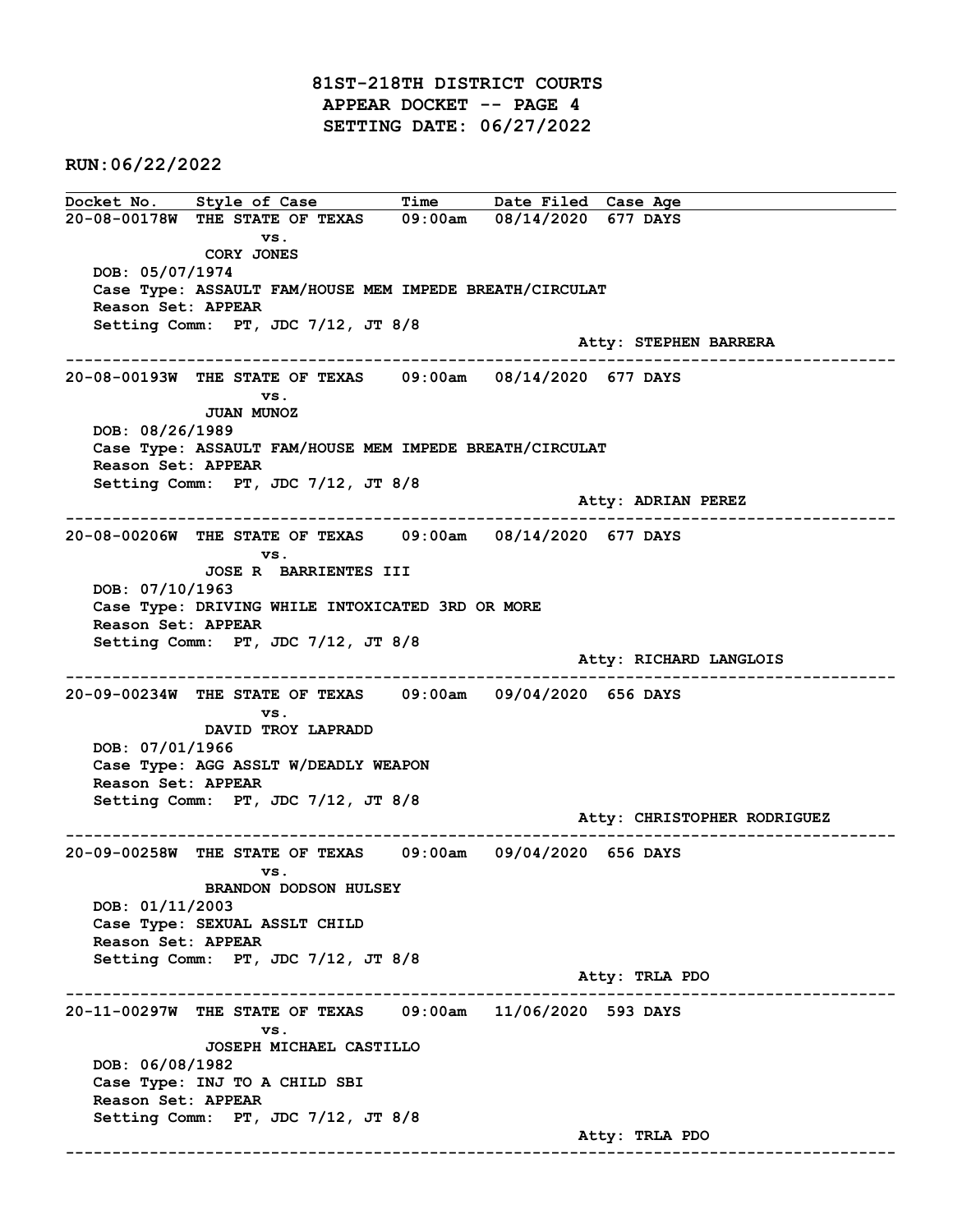81ST-218TH DISTRICT COURTS APPEAR DOCKET -- PAGE 5 SETTING DATE: 06/27/2022

RUN:06/22/2022

Docket No. Style of Case Time Date Filed Case Age 20-11-00305W THE STATE OF TEXAS 09:00am 11/06/2020 593 DAYS vs. MICHAEL MONTGOMERY DOB: 01/21/1968 Case Type: AGG ASSAULT CAUSES SERIOUS BODILY INJ Reason Set: APPEAR Setting Comm: PT, JDC 7/12, JT 8/8 Atty: EDWARD ADAMS ------------------------------------------------------------------------------------------------------------------------ 20-11-00308W THE STATE OF TEXAS 09:00am 11/06/2020 593 DAYS vs. ROBERT A. SUGGS DOB: 04/15/1981 Case Type: ASSLT FAMILY MEMBER-ONE TIME Reason Set: APPEAR Setting Comm: PT, JDC 7/12, JT 8/8 Atty: ADRIAN PEREZ ------------------------------------------------------------------------------------------------------------------------ 21-01-00005W THE STATE OF TEXAS 09:00am 01/28/2021 510 DAYS vs. AMADOR GUERRERO DOB: 01/02/1990 Case Type: BURGLARY OF BUILDING Reason Set: APPEAR Setting Comm: PT, JDC 7/12, JT 8/8 Atty: EDUARDO JIMENEZ ------------------------------------------------------------------------------------------------------------------------ 21-01-00025W THE STATE OF TEXAS 09:00am 01/28/2021 510 DAYS vs. VALERIA A. CORONADO DOB: 02/13/1980 Case Type: HINDER APPREHENSION OR PROSECUTION KNOWN FELON Reason Set: APPEAR Setting Comm: PT, JDC 7/12, JT 8/8 Atty: RICHARD LANGLOIS ------------------------------------------------------------------------------------------------------------------------ 21-02-00030W THE STATE OF TEXAS 09:00am 02/26/2021 481 DAYS vs. JOSE R. BARRIENTES III DOB: 07/10/1963 Case Type: POSS CS PG 1 >= 1G<4G ANALOGUE Reason Set: APPEAR Setting Comm: PT, JDC 7/12, JT 8/8 Atty: RICHARD LANGLOIS ------------------------------------------------------------------------------------------------------------------------ 21-03-00051W THE STATE OF TEXAS 09:00am 03/26/2021 453 DAYS vs. CATRINA M. BOTTOMS DOB: 09/14/1987 Case Type: ABANDON ENDANGER CHILD CRIMINAL NEGLIGENCE Reason Set: APPEAR Setting Comm: PT, JDC 7/12, JT 8/8 Atty: ROBERT WILSON ------------------------------------------------------------------------------------------------------------------------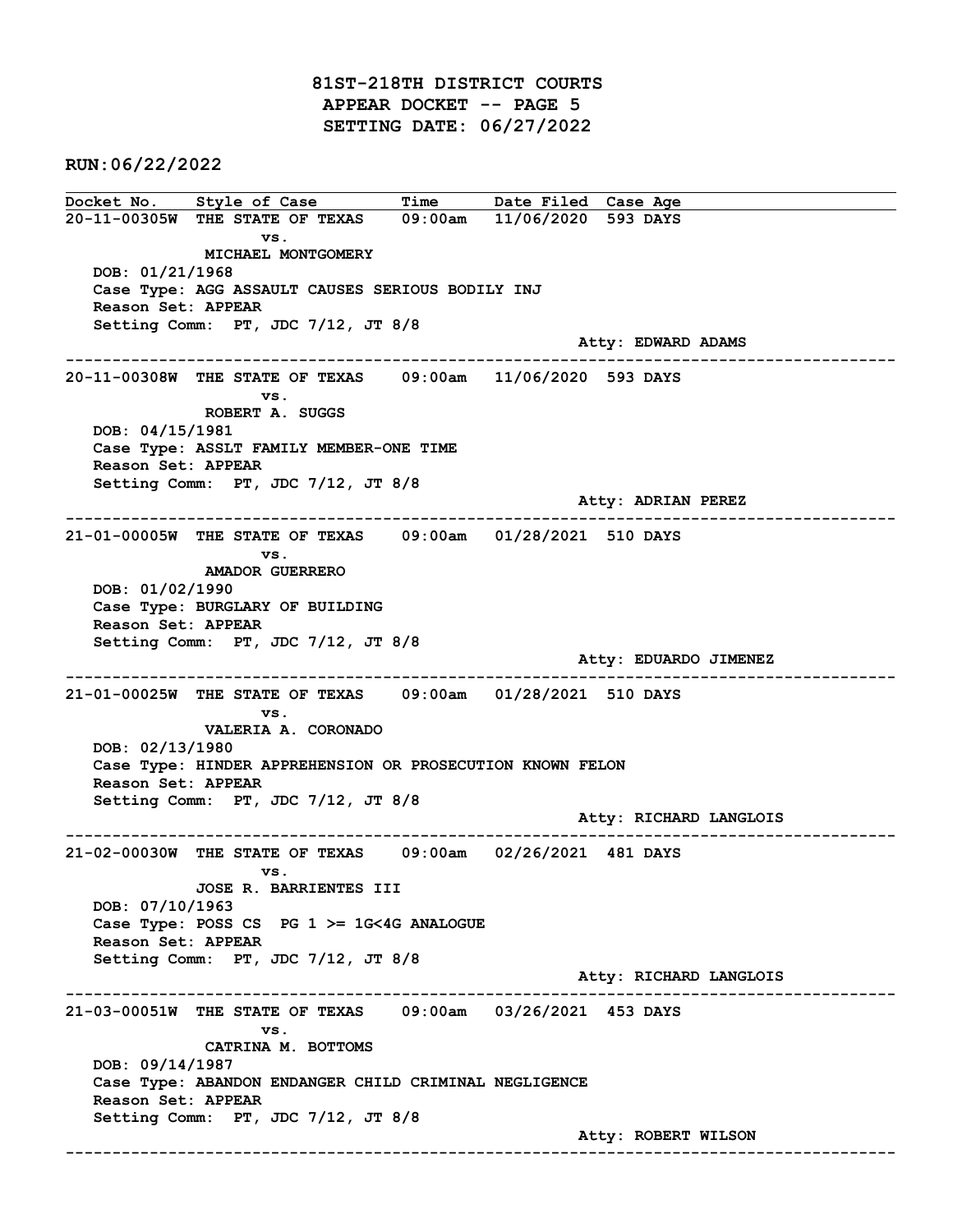81ST-218TH DISTRICT COURTS APPEAR DOCKET -- PAGE 6 SETTING DATE: 06/27/2022

RUN:06/22/2022

Docket No. Style of Case Time Date Filed Case Age 21-03-00055W THE STATE OF TEXAS 09:00am 03/26/2021 453 DAYS vs. MELINDA SHELTON DOB: 01/15/1978 Case Type: TAMPER/FABRICATING PHYSICAL EVIDENCE Reason Set: APPEAR Setting Comm: PT, JDC 7/12, JT 8/8 Atty: ANTHONY CANTRELL ------------------------------------------------------------------------------------------------------------------------ 21-04-00072W THE STATE OF TEXAS 09:00am 04/16/2021 432 DAYS vs. JUSTIN BENTON DOB: 04/19/1987 Case Type: ASSAULT FAM/HOUSE MEM IMPEDE BREATH/CIRCULAT Reason Set: APPEAR Setting Comm: PT, JDC 7/12, JT 8/8 Atty: TRLA PDO ------------------------------------------------------------------------------------------------------------------------ 21-05-00102W THE STATE OF TEXAS 09:00am 05/14/2021 404 DAYS vs. PATRICIA SUTTON DOB: 10/01/1978 Case Type: POSS CS PG 1 <1G Reason Set: APPEAR Setting Comm: PT, JDC 7/12, JT 8/8 Atty: ROMAULDO ORTA ------------------------------------------------------------------------------------------------------------------------ 21-05-00106W THE STATE OF TEXAS 09:00am 05/14/2021 404 DAYS vs. STEPHEN FASCHINGBAUER DOB: 10/21/1962 Case Type: INJURY CHILD/ELDERLY/DISABLE W/INT BODILY INJ Reason Set: APPEAR Setting Comm: PT, JDC 7/12, JT 8/8 Atty: STEPHEN BARRERA ------------------------------------------------------------------------------------------------------------------------ 21-05-00108W THE STATE OF TEXAS 09:00am 05/14/2021 404 DAYS vs. AMBER MARIE KOSZUTA DOB: 05/02/1985 Case Type: PROH SUBSTANCE/ITEM IN CORR/CIV COM FACILITY Reason Set: APPEAR Setting Comm: PT, JDC 7/12, JT 8/8 Atty: ROBERTO VARGAS ------------------------------------------------------------------------------------------------------------------------ 21-06-00119W THE STATE OF TEXAS 09:00am 06/11/2021 376 DAYS vs. ANDREAS LEWIS DOB: 12/26/1979 Case Type: ASSAULT FAM/HOUSE MEM IMPEDE BREATH/CIRCULAT Reason Set: APPEAR Setting Comm: PT, JDC 7/12, JT 8/8 Atty: ADRIAN PEREZ ------------------------------------------------------------------------------------------------------------------------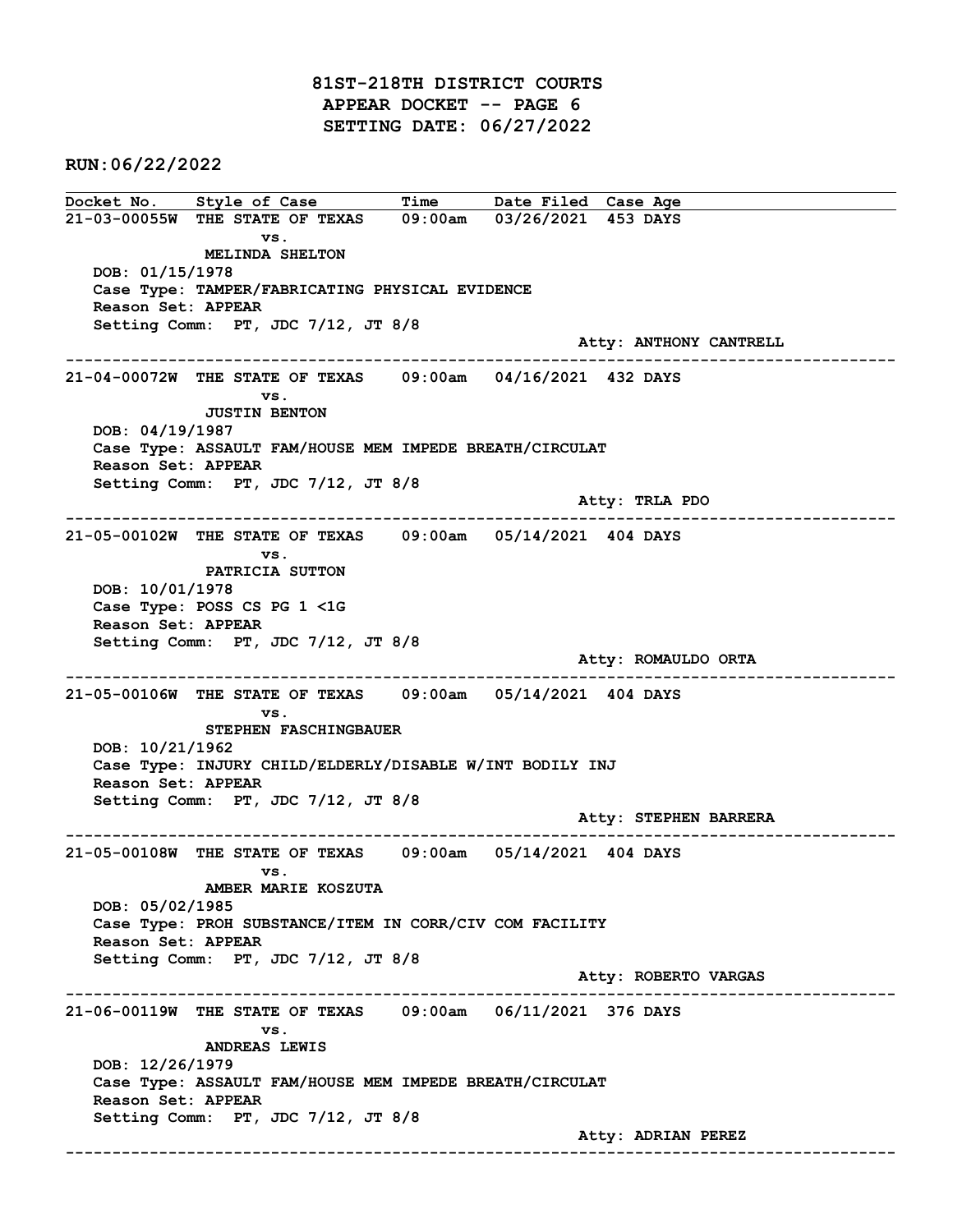81ST-218TH DISTRICT COURTS APPEAR DOCKET -- PAGE 7 SETTING DATE: 06/27/2022

RUN:06/22/2022

Docket No. Style of Case Time Date Filed Case Age 21-06-00121W THE STATE OF TEXAS 09:00am 06/11/2021 376 DAYS vs. FREDDIE ORTIZ II DOB: 02/17/1986 Case Type: FRAUD USE/POSS IDENT INFO # ITEMS 10<50 ELDER Reason Set: APPEAR Setting Comm: PT, JDC 7/12, JT 8/8 Atty: TRLA PDO ------------------------------------------------------------------------------------------------------------------------ 21-06-00123W THE STATE OF TEXAS 09:00am 06/11/2021 376 DAYS vs. RICHARD A ZUNIGA DOB: 11/26/1997 Case Type: AGG SEXUAL ASSAULT CHILD Reason Set: APPEAR Setting Comm: PT, JDC 7/12, JT 8/8 Atty: RAYMOND MARTINEZ ------------------------------------------------------------------------------------------------------------------------ 21-06-00128W THE STATE OF TEXAS 09:00am 06/11/2021 376 DAYS vs. BIANCA OLIVAREZ DOB: 04/08/1986 Case Type: POSS CS PG 1 <1G Reason Set: APPEAR Setting Comm: PT, JDC 7/12, JT 8/8 Atty: TRLA PDO ------------------------------------------------------------------------------------------------------------------------ 21-07-00139W THE STATE OF TEXAS 09:00am 07/13/2021 344 DAYS vs. DOUG CORONADO DOB: 05/15/1991 Case Type: Reason Set: APPEAR Setting Comm: PT, JDC 7/12, JT 8/8 Atty: RUBEN FLORES ------------------------------------------------------------------------------------------------------------------------ 21-08-00156W THE STATE OF TEXAS 09:00am 08/13/2021 313 DAYS vs. JACQUE SUE MILLS DOB: 09/28/1983 Case Type: MAN DEL CS PG 1 >=1G<4G Reason Set: APPEAR Setting Comm: PT, JDC 7/12, JT 8/8 Atty: TRLA PDO ------------------------------------------------------------------------------------------------------------------------ 21-08-00158W THE STATE OF TEXAS 09:00am 08/13/2021 313 DAYS vs. TONYA VILLARREAL DOB: 06/29/1970 Case Type: MAN DEL CS PG 1 >=1G<4G Reason Set: APPEAR Setting Comm: PT, JDC 7/12, JT 8/8 Atty: TRLA PDO ------------------------------------------------------------------------------------------------------------------------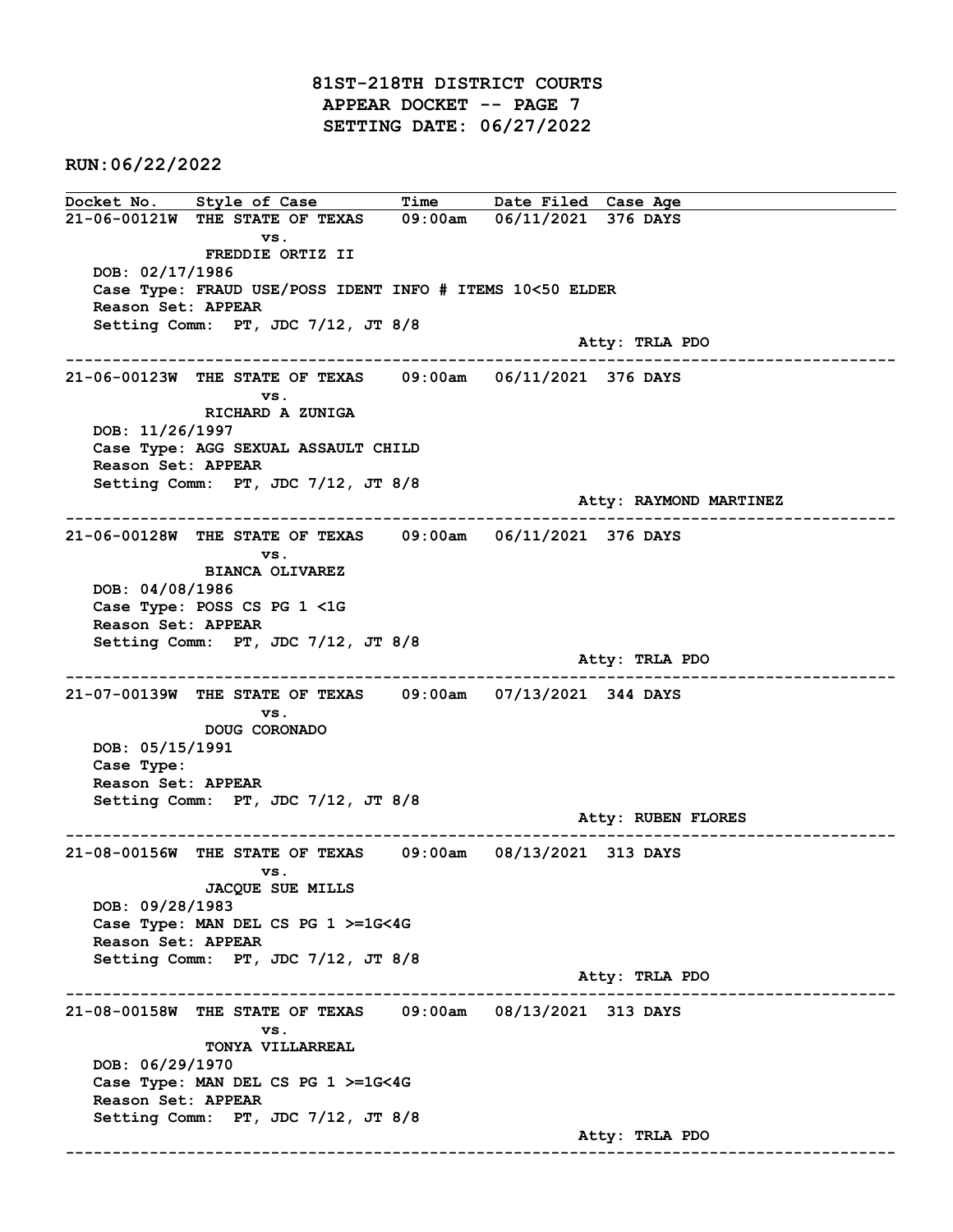81ST-218TH DISTRICT COURTS APPEAR DOCKET -- PAGE 8 SETTING DATE: 06/27/2022

RUN:06/22/2022

Docket No. Style of Case Time Date Filed Case Age 21-08-00162W THE STATE OF TEXAS 09:00am 08/13/2021 313 DAYS vs. CHRISTIAN AMEZQUITA DOB: 03/04/2003 Case Type: AGG ROBBERY Reason Set: APPEAR Setting Comm: PT, JDC 7/12, JT 8/8 Atty: TRLA PDO ------------------------------------------------------------------------------------------------------------------------ 21-08-00175W THE STATE OF TEXAS 09:00am 08/13/2021 313 DAYS vs. TONYA VILLARREAL DOB: 06/29/1970 Case Type: MAN DEL CS PG 1 >=4G<200G Reason Set: APPEAR Setting Comm: PT, JDC 7/12, JT 8/8 Atty: TRLA PDO ------------------------------------------------------------------------------------------------------------------------ 21-09-00179W THE STATE OF TEXAS 09:00am 09/03/2021 292 DAYS vs. TIMOTHY GARCIA DOB: 06/21/1961 Case Type: POSS CS PG 1 <1G Reason Set: APPEAR Setting Comm: PT, JDC 7/12, JT 8/8 Atty: RICHARD BRIGGS ------------------------------------------------------------------------------------------------------------------------ 21-09-00180W THE STATE OF TEXAS 09:00am 09/03/2021 292 DAYS vs. KURTIS LEE GONZALES,JR. DOB: 10/04/1991 Case Type: POSS CS PG 1 >=4G<200G Reason Set: APPEAR Setting Comm: PT, JDC 7/12, JT 8/8 Atty: RUBEN REYES ------------------------------------------------------------------------------------------------------------------------ 21-11-00227W THE STATE OF TEXAS 09:00am 11/12/2021 222 DAYS vs. CHERISH AMBER REYNA DOB: 04/12/1993 Case Type: THEFT PROP >=\$2,500<\$30K Reason Set: APPEAR Setting Comm: PT, JDC 7/12, JT 8/8 Atty: ROBERT ARELLANO ------------------------------------------------------------------------------------------------------------------------ 21-11-00228W THE STATE OF TEXAS 09:00am 11/12/2021 222 DAYS vs. DANIEL REYNA DOB: 07/24/1978 Case Type: THEFT PROP >=\$2,500<\$30K Reason Set: APPEAR Setting Comm: PT, JDC 7/12, JT 8/8 Atty: ROBERT ARELLANO ------------------------------------------------------------------------------------------------------------------------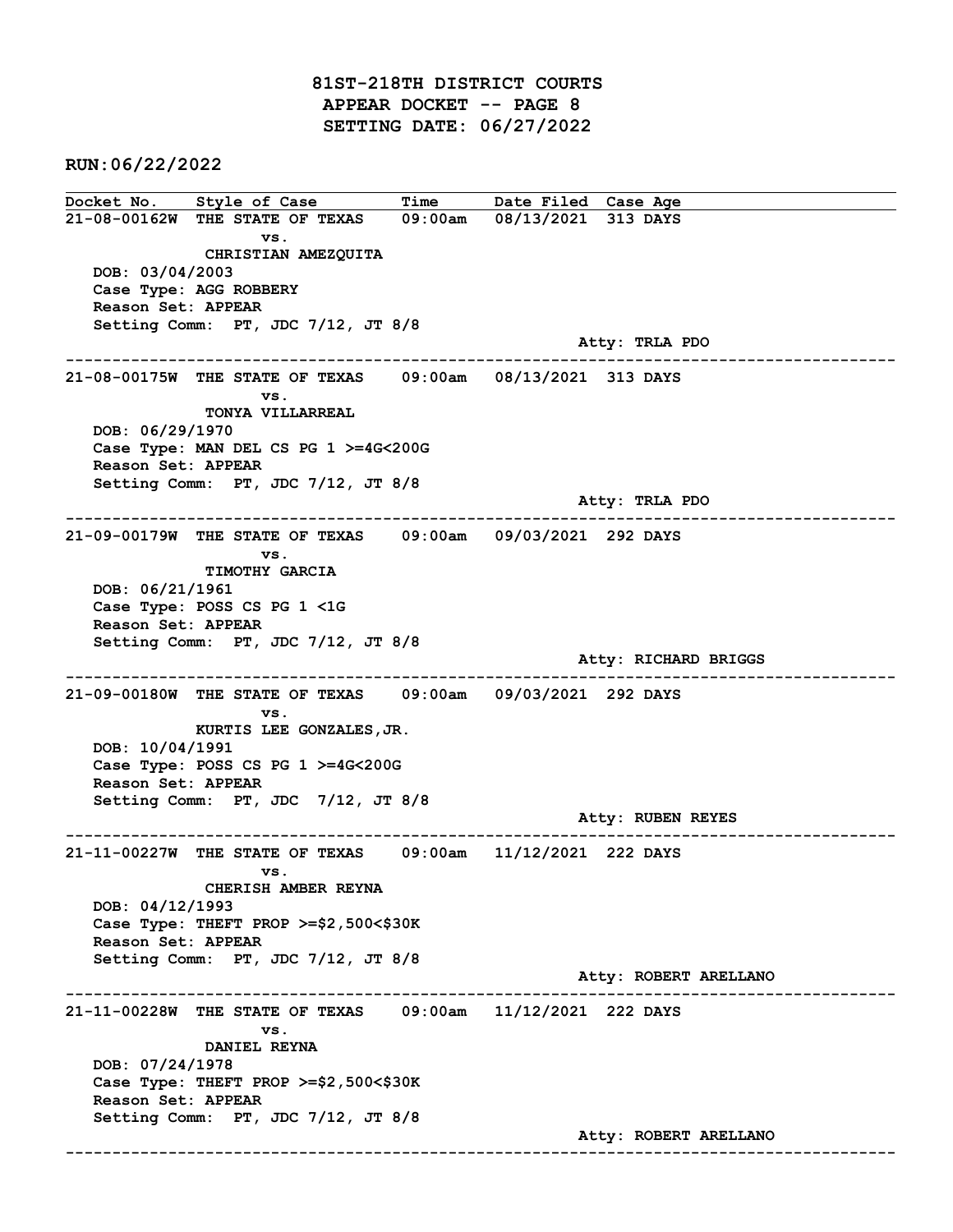81ST-218TH DISTRICT COURTS APPEAR DOCKET -- PAGE 9 SETTING DATE: 06/27/2022

RUN:06/22/2022

Docket No. Style of Case Time Date Filed Case Age 21-11-00231W THE STATE OF TEXAS 09:00am 11/12/2021 222 DAYS vs. NICHOLAS CARL UHLIG DOB: 11/11/1982 Case Type: BURGLARY OF HABITATION Reason Set: APPEAR Setting Comm: PT, JDC 7/12, JT 8/8 Atty: TRLA PDO ------------------------------------------------------------------------------------------------------------------------ 21-11-00236W THE STATE OF TEXAS 09:00am 11/12/2021 222 DAYS vs. BRANDON LEON ARD DOB: 07/16/1994 Case Type: UNL POSS FIREARM BY FELON Reason Set: APPEAR Setting Comm: PT, JDC 7/12, JT 8/8 Atty: TRLA PDO ------------------------------------------------------------------------------------------------------------------------ 21-11-00238W THE STATE OF TEXAS 09:00am 11/12/2021 222 DAYS vs. KURTIS LEE GONZALES DOB: 10/04/1991 Case Type: MAN DEL CS PG 1 >=4G<200G Reason Set: APPEAR Setting Comm: PT, JDC 7/12, JT 8/8 Atty: RUBEN REYES ------------------------------------------------------------------------------------------------------------------------ 21-11-00247W THE STATE OF TEXAS 09:00am 11/12/2021 222 DAYS vs. GAVIN JASKINIA DOB: 12/20/1999 Case Type: POSS CS PG 1 >=1G<4G Reason Set: APPEAR Setting Comm: PT, JDC 7/12, JT 8/8 Atty: TRLA PDO ------------------------------------------------------------------------------------------------------------------------ 21-11-00252W THE STATE OF TEXAS 09:00am 11/12/2021 222 DAYS vs. SHEILA DANIELLE RAFIELD DOB: 05/29/1976 Case Type: POSS CS PG 1 <1G Reason Set: APPEAR Setting Comm: PT, JDC 7/12, JT 8/8 Atty: TRLA PDO ------------------------------------------------------------------------------------------------------------------------ 21-11-00255W THE STATE OF TEXAS 09:00am 11/12/2021 222 DAYS vs. MARK PAUL STEENKEN DOB: 07/01/1989 Case Type: POSS CS PG 1 >=4G<200G Reason Set: APPEAR Setting Comm: PT, JDC 7/12, JT 8/8 Atty: TRLA PDO ------------------------------------------------------------------------------------------------------------------------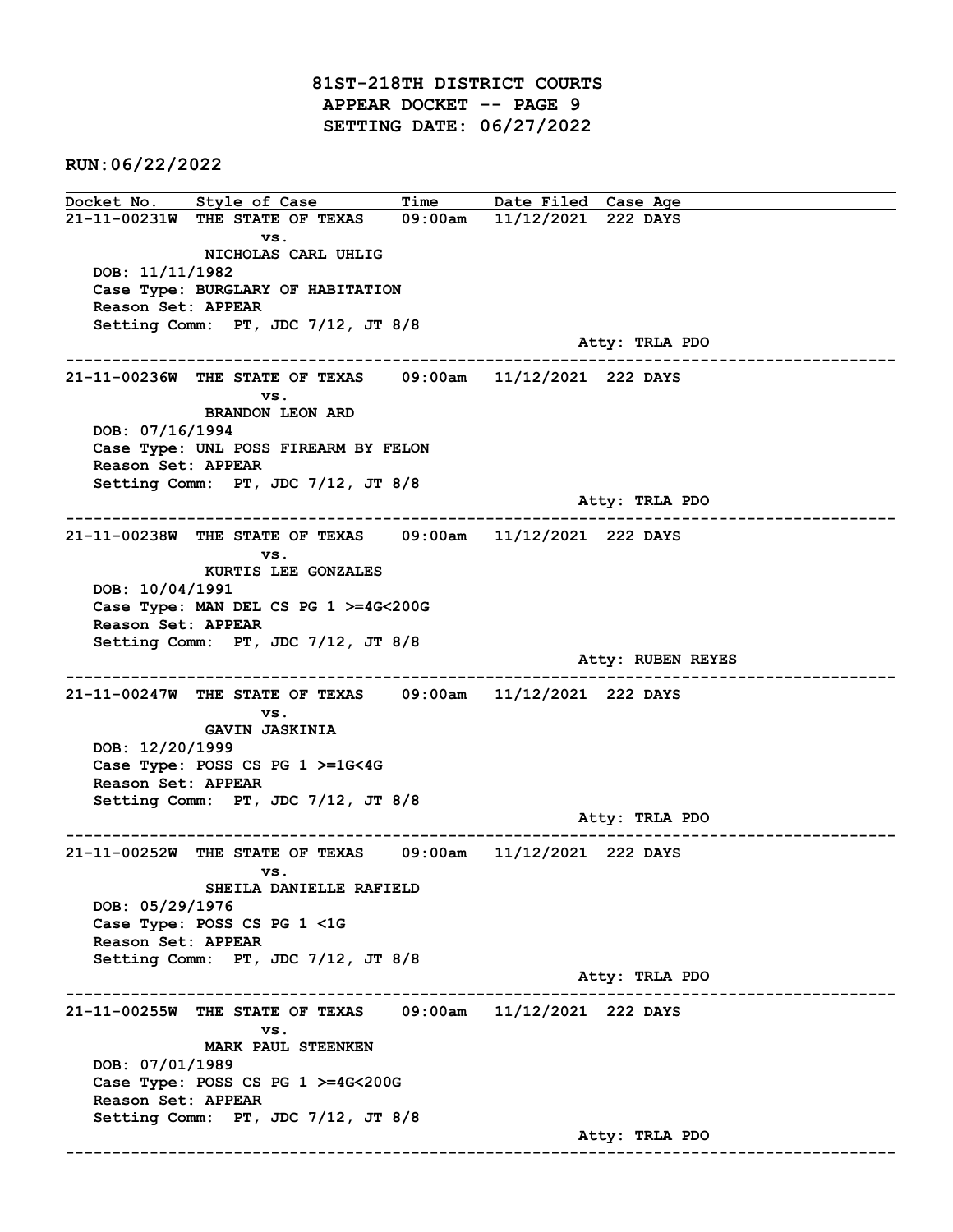81ST-218TH DISTRICT COURTS APPEAR DOCKET -- PAGE 10 SETTING DATE: 06/27/2022

RUN:06/22/2022

Docket No. Style of Case Time Date Filed Case Age 21-11-00259W THE STATE OF TEXAS 09:00am 11/12/2021 222 DAYS vs. CARY ROBERT WRIGHT DOB: 04/13/1976 Case Type: AGG ASSAULT W/DEADLY WEAPON Reason Set: APPEAR Setting Comm: PT, JDC 7/12, JT 8/8 Atty: TRLA PDO ------------------------------------------------------------------------------------------------------------------------ 21-12-00268W THE STATE OF TEXAS 09:00am 12/03/2021 201 DAYS vs. MATTHEW CHANNELL DOB: 06/28/1992 Case Type: MAN DEL CS PG 1 >=1G<4G Reason Set: APPEAR Setting Comm: PT, JDC 7/12, JT 8/8 Atty: ROBERT ARELLANO ------------------------------------------------------------------------------------------------------------------------ 21-12-00269W THE STATE OF TEXAS 09:00am 12/03/2021 201 DAYS vs. MATTHEW CHANNELL DOB: 06/28/1992 Case Type: MAN DEL CS PG 1 >=4G<200G Reason Set: APPEAR Setting Comm: PT, JDC 7/12, JT 8/8 Atty: ROBERT ARELLANO ------------------------------------------------------------------------------------------------------------------------ 21-12-00270W THE STATE OF TEXAS 09:00am 12/03/2021 201 DAYS vs. SAMANTHA N. MENDEZ DOB: 01/06/1988 Case Type: MAN DEL CS PG 1 >=1G<4G Reason Set: APPEAR Setting Comm: PT, JDC 7/12, JT 8/8 Atty: TRLA PDO ------------------------------------------------------------------------------------------------------------------------ 21-12-00271W THE STATE OF TEXAS 09:00am 12/03/2021 201 DAYS vs. SAMANTHA N. MENDEZ DOB: 01/06/1988 Case Type: MAN DEL CS PG 1 >=1G<4G Reason Set: APPEAR Setting Comm: PT, JDC 7/12, JT 8/8 Atty: TRLA PDO ------------------------------------------------------------------------------------------------------------------------ 21-12-00273W THE STATE OF TEXAS 09:00am 12/03/2021 201 DAYS vs. JOSEPH A. SEALE DOB: 02/22/1994 Case Type: MAN DEL CS PG 1 >=1G<4G Reason Set: APPEAR Setting Comm: PT, JDC 7/12, JT 8/8 Atty: TRLA PDO ------------------------------------------------------------------------------------------------------------------------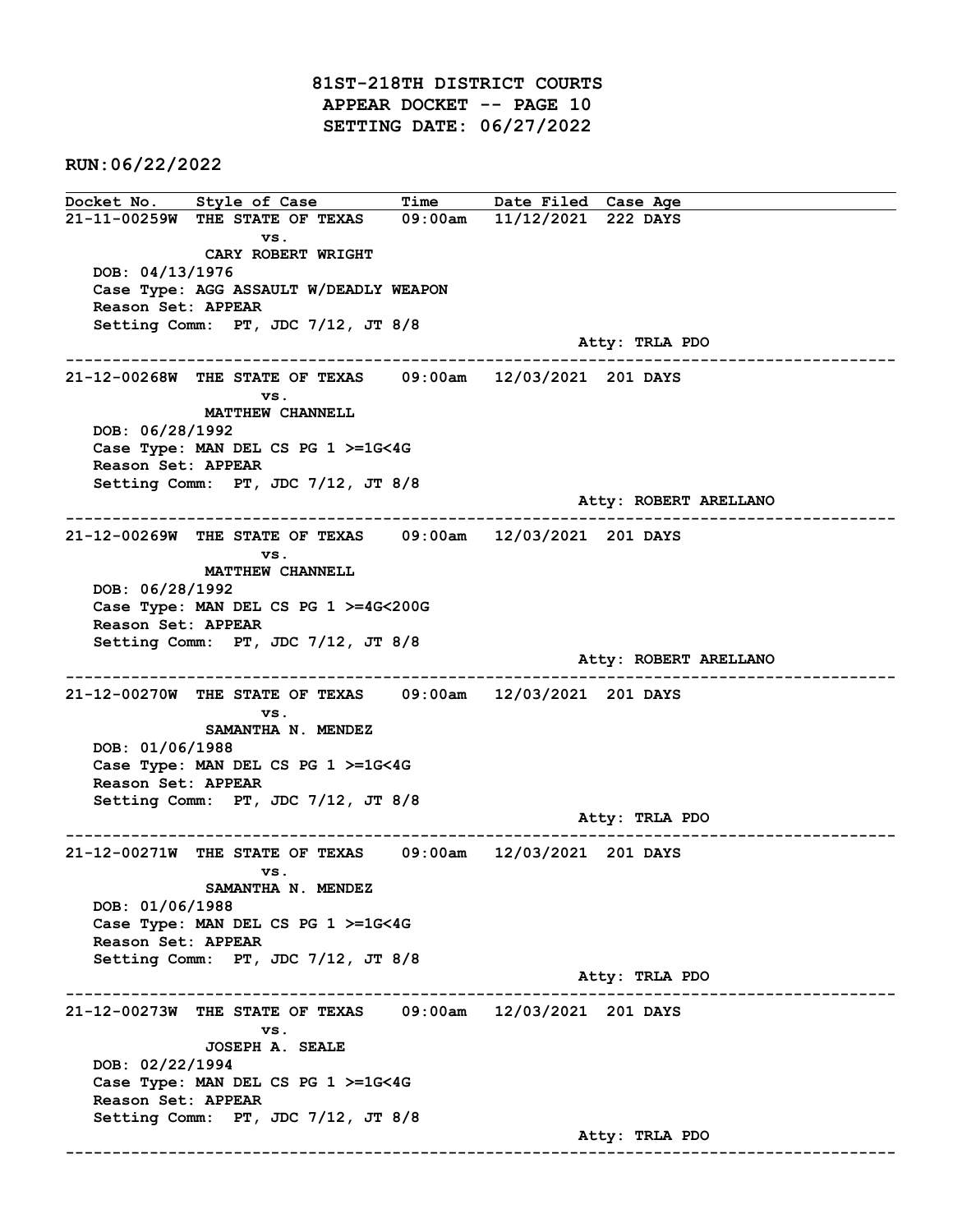81ST-218TH DISTRICT COURTS APPEAR DOCKET -- PAGE 11 SETTING DATE: 06/27/2022

RUN:06/22/2022

Docket No. Style of Case Time Date Filed Case Age 21-12-00274W THE STATE OF TEXAS 09:00am 02/22/1994 10347 DAYS vs. JOSEPH A. SEALE DOB: 02/22/1994 Case Type: MAN DEL CS PG 1 >=1G<4G Reason Set: APPEAR Setting Comm: PT, JDC 7/12, JT 8/8 Atty: TRLA PDO ------------------------------------------------------------------------------------------------------------------------ 22-01-00001W THE STATE OF TEXAS 09:00am 01/19/2022 154 DAYS vs. ALEJANDRO III GONZALES DOB: 01/13/1995 Case Type: DEADLY CONDUCT DISCH FIREARM INDIV(S) Reason Set: APPEAR Setting Comm: PT, JDC 7/12, JT 8/8 Atty: MONICA KHIRALLAH ------------------------------------------------------------------------------------------------------------------------ 22-01-00002W THE STATE OF TEXAS 09:00am 01/19/2022 154 DAYS vs. PEDRO ISRAEL GONZALES DOB: 07/22/1960 Case Type: AGG ASSLT W/DEADLY WEAPON Reason Set: APPEAR Setting Comm: PT, JDC 7/12, JT 8/8 Atty: TRLA PDO ------------------------------------------------------------------------------------------------------------------------ 22-01-00006W THE STATE OF TEXAS 09:00am 01/19/2022 154 DAYS vs. THOMAS ALBERTO RAMIREZ DOB: 09/12/1985 Case Type: ASSAULT PUBLIC SERVANT Reason Set: APPEAR Setting Comm: PT, JDC 7/12, JT 8/8 Atty: RICHARD BRIGGS ------------------------------------------------------------------------------------------------------------------------ 22-01-00012W THE STATE OF TEXAS 09:00am 01/19/2022 154 DAYS vs. JOHN ALBERT TRINIDAD DOB: 07/21/1983 Case Type: AGG ASSLT W/DEADLY WEAPON Reason Set: APPEAR Setting Comm: PT, JDC 7/12, JT 8/8 Atty: ROBERT GIER ------------------------------------------------------------------------------------------------------------------------ 22-01-00013W THE STATE OF TEXAS 09:00am 01/19/2022 154 DAYS vs. ZECHARIAH VALADEZ DOB: 05/19/1994 Case Type: EVADING ARREST DETENTION W/VEH Reason Set: APPEAR Setting Comm: PT, JDC 7/12, JT 8/8 Atty: SAM FUGATE, II ------------------------------------------------------------------------------------------------------------------------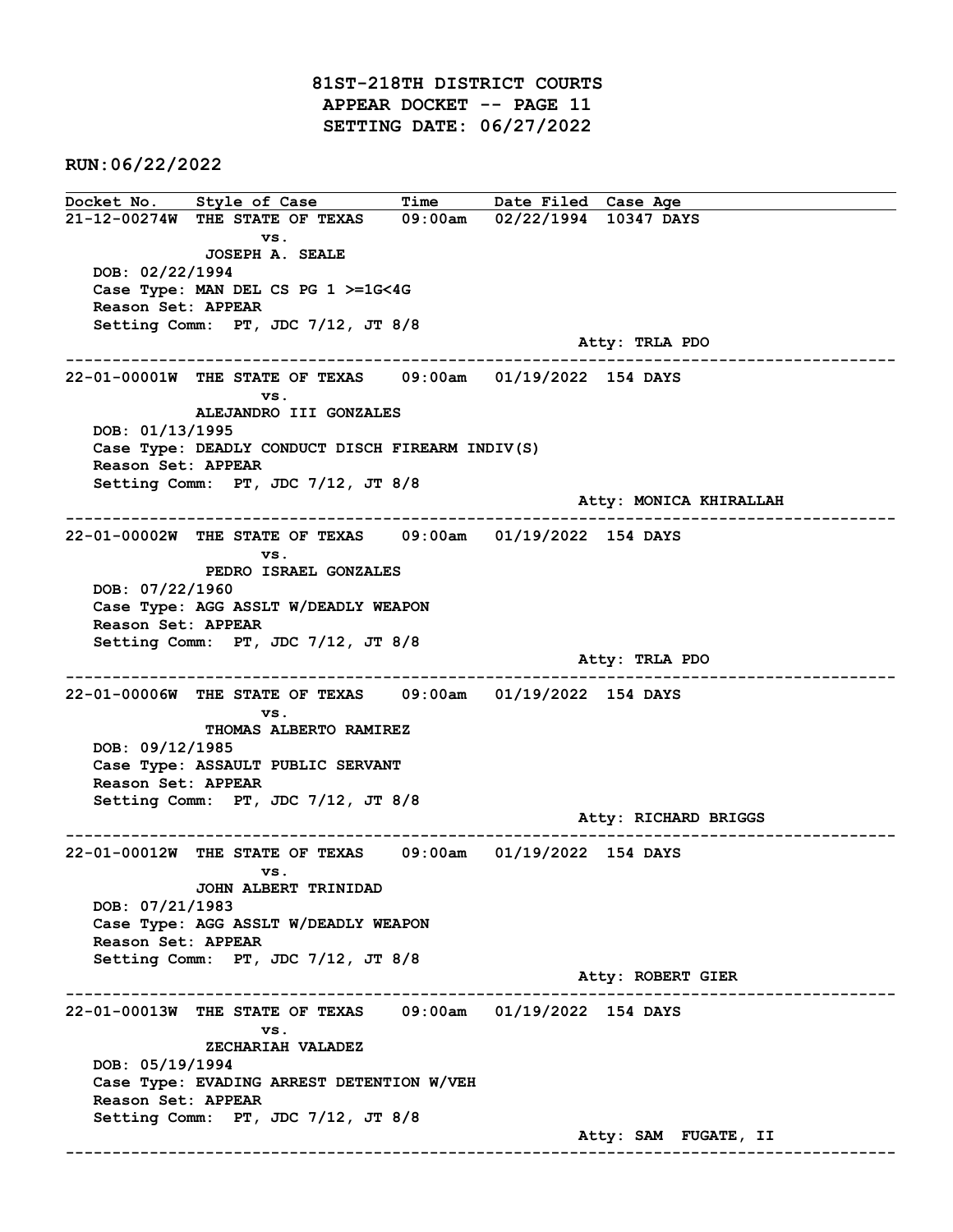81ST-218TH DISTRICT COURTS APPEAR DOCKET -- PAGE 12 SETTING DATE: 06/27/2022

RUN:06/22/2022

Docket No. Style of Case Time Date Filed Case Age 22-01-00014W THE STATE OF TEXAS 09:00am 01/19/2022 154 DAYS vs. GLEN WILLIAMS DOB: 11/20/1993 Case Type: MAN DEL CS PG 1 >=4G<200G Reason Set: APPEAR Setting Comm: PT, JDC 7/12, JT 8/8 Atty: ADRIAN PEREZ ------------------------------------------------------------------------------------------------------------------------ 22-01-00020W THE STATE OF TEXAS 09:00am 01/19/2022 154 DAYS vs. CLEOFAS CASTILLO, JR. DOB: 04/29/1984 Case Type: POSS CS PG 1 >=1G<4G Reason Set: APPEAR Setting Comm: PT, JDC 7/12, JT 8/8 Atty: ANDRES CEDILLOS ------------------------------------------------------------------------------------------------------------------------ 22-01-00023W THE STATE OF TEXAS 09:00am 01/19/2022 154 DAYS vs. AMADOR GUERRERO DOB: 01/02/1990 Case Type: EVADING ARREST DETENTION W/VEH Reason Set: APPEAR Setting Comm: PT, JDC 7/12, JT 8/8 Atty: RICHARD BRIGGS ------------------------------------------------------------------------------------------------------------------------ 22-01-00025W THE STATE OF TEXAS 09:00am 01/19/2022 154 DAYS vs. SHANEQUA S. LEAVER DOB: 12/08/1991 Case Type: BURGLARY OF BUILDING Reason Set: APPEAR Setting Comm: PT, JDC 7/12, JT 8/8 Atty: RICHARD BRIGGS ------------------------------------------------------------------------------------------------------------------------ 22-01-00026W THE STATE OF TEXAS 09:00am 01/19/2022 154 DAYS vs. SHELBY VEACH DOB: 08/08/1992 Case Type: BURGLARY OF BUILDING Reason Set: APPEAR Setting Comm: PT, JDC 7/12, JT 8/8 Atty: ANDRES CEDILLOS ------------------------------------------------------------------------------------------------------------------------ 22-01-00028W THE STATE OF TEXAS 09:00am 01/19/2022 154 DAYS vs. ERICK MEDINA-AVILA DOB: 06/14/1996 Case Type: ASSAULT FAM/HOUSE MEM IMPEDE BREATH/CIRCULAT Reason Set: APPEAR Setting Comm: PT, JDC 7/12, JT 8/8 Atty: TRLA PDO ------------------------------------------------------------------------------------------------------------------------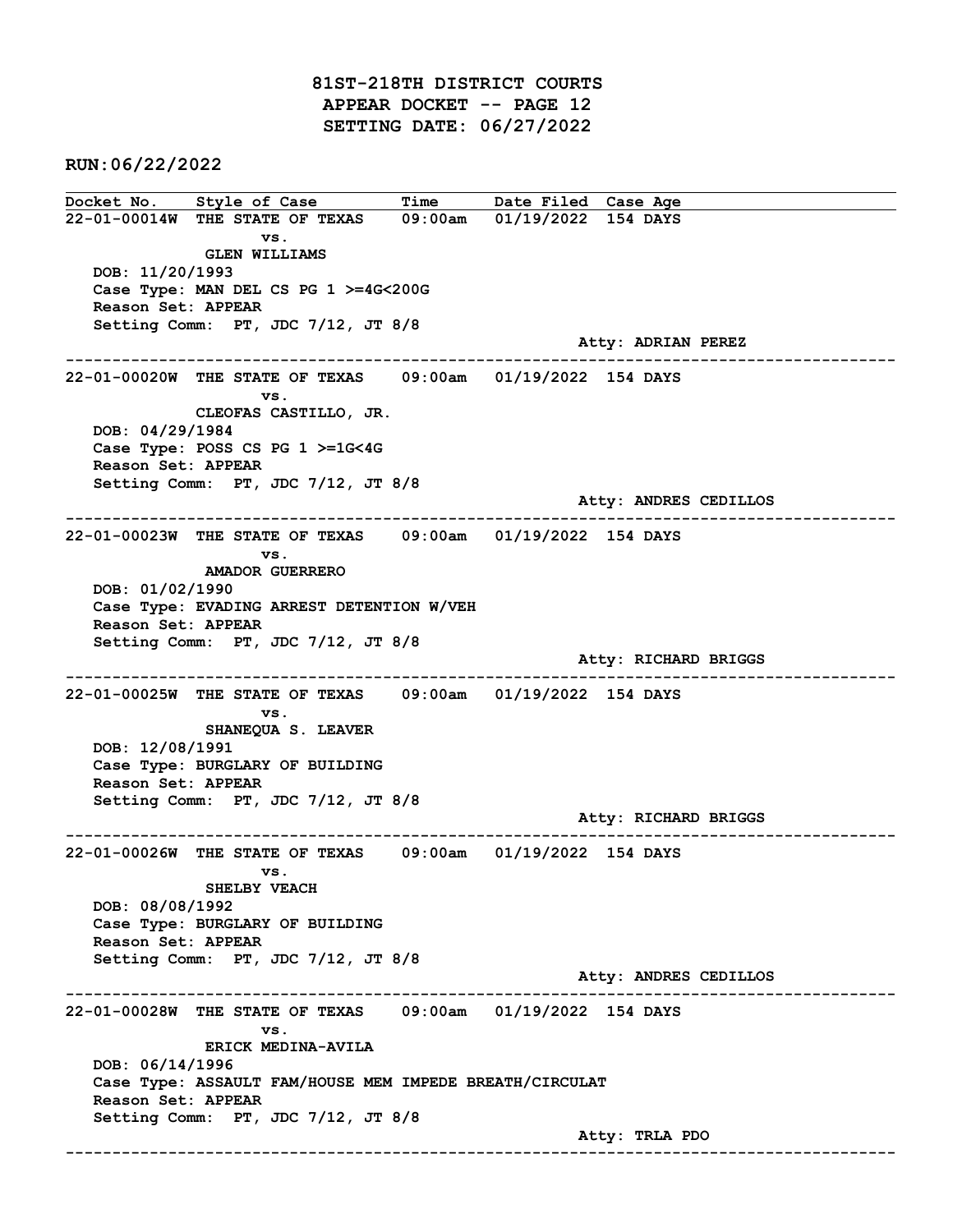81ST-218TH DISTRICT COURTS APPEAR DOCKET -- PAGE 13 SETTING DATE: 06/27/2022

RUN:06/22/2022

Docket No. Style of Case Time Date Filed Case Age 22-01-00029W THE STATE OF TEXAS 09:00am 01/19/2022 154 DAYS vs. SAMANTHA N. MENDEZ DOB: 01/06/1988 Case Type: MAN DEL CS PG 1 >=4G<200G Reason Set: APPEAR Setting Comm: PT, JDC 7/12, JT 8/8 Atty: TRLA PDO ------------------------------------------------------------------------------------------------------------------------ 22-01-00033W THE STATE OF TEXAS 09:00am 01/19/2022 154 DAYS vs. ASHLYN QUIROZ DOB: 10/04/1999 Case Type: EVADING ARREST DETENTION W/VEH Reason Set: APPEAR Setting Comm: PT, JDC 7/12, JT 8/8 Atty: ADRIAN PEREZ ------------------------------------------------------------------------------------------------------------------------ 22-01-00034W THE STATE OF TEXAS 09:00am 01/19/2022 154 DAYS vs. KYLER ROLANDO RAMOS DOB: 06/16/2002 Case Type: ASSAULT PUBLIC SERVANT Reason Set: APPEAR Setting Comm: PT, JDC 7/12, JT 8/8 Atty: RICHARD BRIGGS ------------------------------------------------------------------------------------------------------------------------ 22-01-00037W THE STATE OF TEXAS 09:00am 01/19/2022 154 DAYS vs. ORLANDO B. TORREZ DOB: 06/07/1967 Case Type: SEXUAL ASSAULT Reason Set: APPEAR Setting Comm: PT, JDC 7/12, JT 8/8 Atty: JOHN RIGHTMYER ------------------------------------------------------------------------------------------------------------------------ 22-01-00038W THE STATE OF TEXAS 09:00am 01/19/2022 154 DAYS vs. DENNIS RAY TRAPPE DOB: 12/02/1959 Case Type: POSS CS PG 1 >=4G<200G Reason Set: APPEAR Setting Comm: PT, JDC 7/12, JT 8/8 Atty: RICHARD BRIGGS ------------------------------------------------------------------------------------------------------------------------ 22-03-00052W THE STATE OF TEXAS 09:00am 03/04/2022 110 DAYS vs. WALTER ANDY THURMAN DOB: 10/10/1988 Case Type: POSS CS PG 1/1-B <1G Reason Set: APPEAR Setting Comm: PT, JDC 7/12, JT 8/8 Atty: TRLA PDO ------------------------------------------------------------------------------------------------------------------------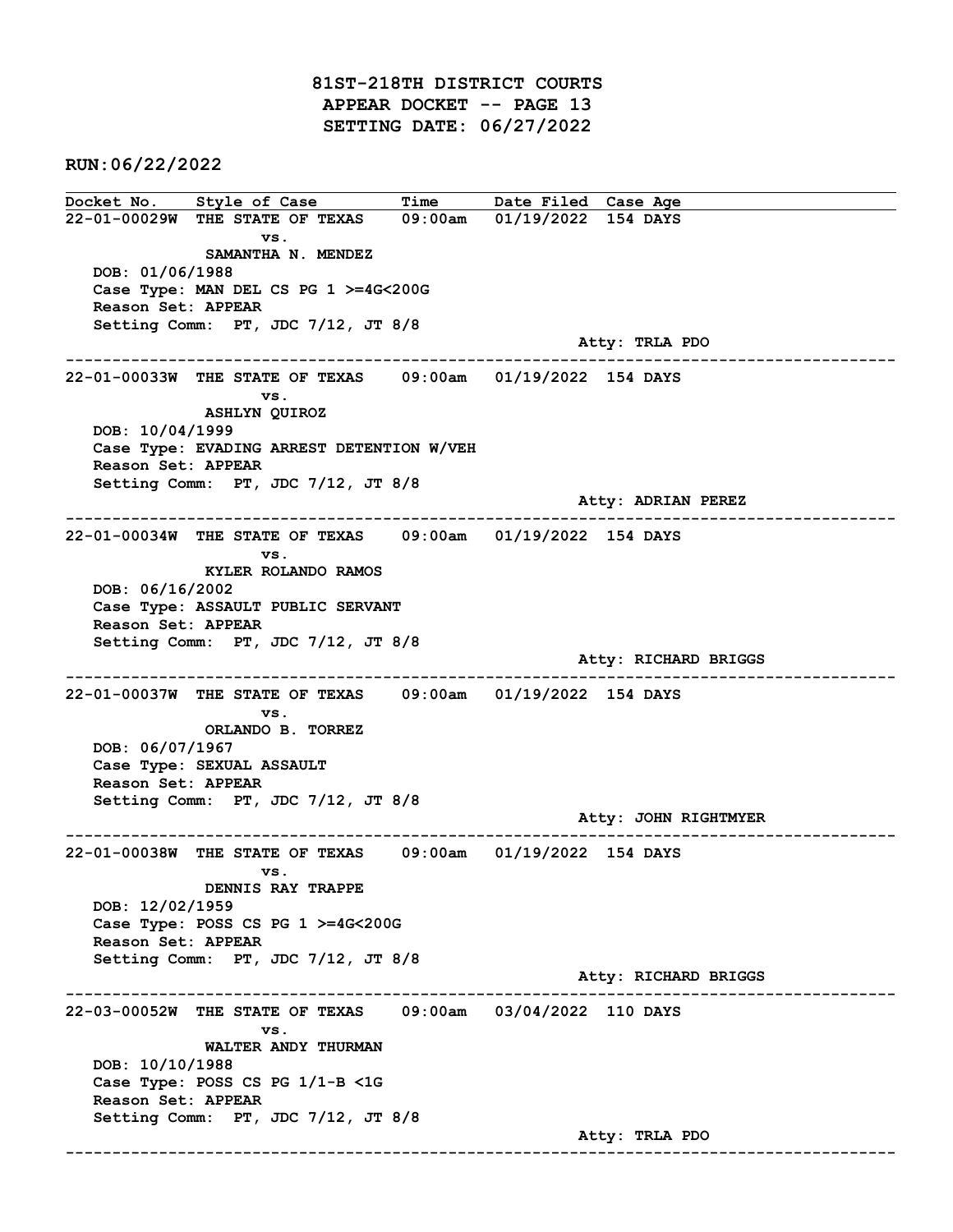81ST-218TH DISTRICT COURTS APPEAR DOCKET -- PAGE 14 SETTING DATE: 06/27/2022

RUN:06/22/2022

Docket No. Style of Case Time Date Filed Case Age 22-04-00066W THE STATE OF TEXAS 09:00am 04/01/2022 82 DAYS vs. REVA LOPEZ DOB: 02/09/1962 Case Type: POSS CS PG 1 <1G Reason Set: APPEAR Setting Comm: PT, JDC 7/12, JT 8/8 Atty: ROBERT ARELLANO ------------------------------------------------------------------------------------------------------------------------ 22-04-00068W THE STATE OF TEXAS 09:00am 04/01/2022 82 DAYS vs. WILLIAM SCRIBER DOB: 07/19/1973 Case Type: ASSAULT FAM/HOUSE MEM IMPEDE BREATH/CIRCULAT Reason Set: APPEAR Setting Comm: PT, JDC 7/12, JT 8/8 Atty: DANTE DOMINGUEZ ------------------------------------------------------------------------------------------------------------------------ 22-04-00069W THE STATE OF TEXAS 09:00am 04/01/2022 82 DAYS vs. JOSHUA ALLEN UREKAR DOB: 05/13/1985 Case Type: AGG ASSAULT W/DEADLY WEAPON Reason Set: APPEAR Setting Comm: PT, JDC 7/12, JT 8/8 Atty: JOHN "TONY" POLLREISZ ------------------------------------------------------------------------------------------------------------------------ 22-04-00070W THE STATE OF TEXAS 09:00am 04/01/2022 82 DAYS vs. TOMMY FLORES ARCOS DOB: 01/18/1955 Case Type: ASSAULT FAMILY/HOUSEHOLD MEMBER PREV CONV IAT Reason Set: APPEAR Setting Comm: PT, JDC 7/12, JT 8/8 Atty: ADRIAN PEREZ ------------------------------------------------------------------------------------------------------------------------ 22-04-00073W THE STATE OF TEXAS 09:00am 04/01/2022 82 DAYS vs. CLEOFAS CASTILLO, JR. DOB: 04/29/1984 Case Type: POSS CS PG 1 <1G Reason Set: APPEAR Setting Comm: PT, JDC 7/12, JT 8/8 Atty: ANDRES CEDILLOS ------------------------------------------------------------------------------------------------------------------------ 22-04-00074W THE STATE OF TEXAS 09:00am 04/01/2022 82 DAYS vs. CLEOFAS CASTILLO, JR. DOB: 04/29/1984 Case Type: FORGERY FINANCIAL INSTRUMENT Reason Set: APPEAR Setting Comm: PT, JDC 7/12, JT 8/8 Atty: ANDRES CEDILLOS ------------------------------------------------------------------------------------------------------------------------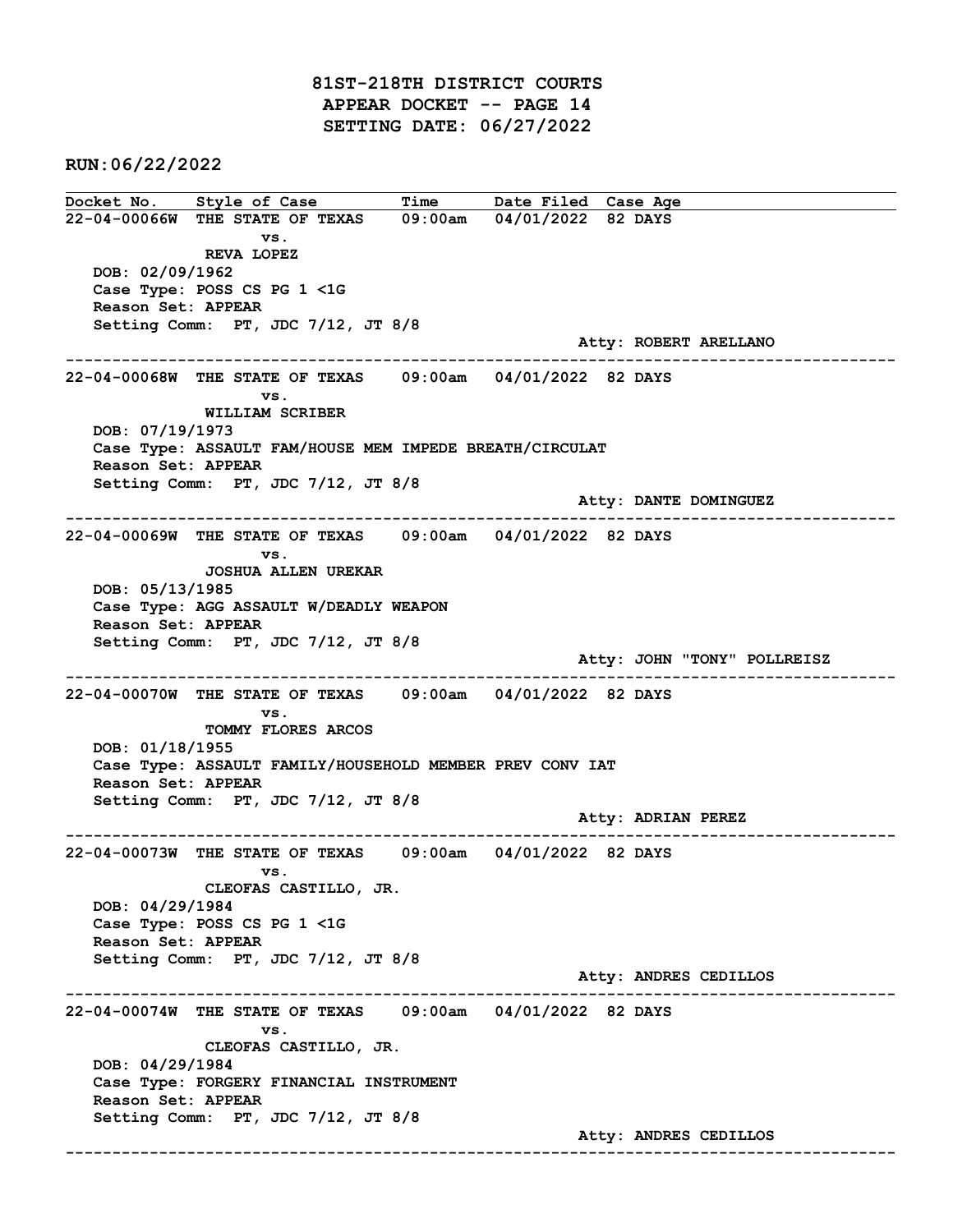81ST-218TH DISTRICT COURTS APPEAR DOCKET -- PAGE 15 SETTING DATE: 06/27/2022

RUN:06/22/2022

Docket No. Style of Case Time Date Filed Case Age 22-04-00076W THE STATE OF TEXAS 09:00am 04/01/2022 82 DAYS vs. ZACHARY WAYNE DUGI DOB: 07/18/2003 Case Type: POSS CS PG 1/1-B <1G Reason Set: APPEAR Setting Comm: PT, JDC 7/12, JT 8/8 Atty: TRLA PDO ------------------------------------------------------------------------------------------------------------------------ 22-04-00078W THE STATE OF TEXAS 09:00am 04/01/2022 82 DAYS vs. JUWAN A. KUYKENDALL DOB: 05/29/2000 Case Type: POSS MARIJ >4OZ<=5LBS Reason Set: APPEAR Setting Comm: PT, JDC 7/12, JT 8/8 Atty: JOHN FOX ------------------------------------------------------------------------------------------------------------------------ 22-04-00080W THE STATE OF TEXAS 09:00am 04/01/2022 82 DAYS vs. RICHARD P. SIMMONS, JR. DOB: 12/17/1990 Case Type: UNAUTH USE OF MOTOR VEHICLE Reason Set: APPEAR Setting Comm: PT, JDC 7/12, JT 8/8 Atty: TRLA PDO ------------------------------------------------------------------------------------------------------------------------ 22-04-00081W THE STATE OF TEXAS 09:00am 04/01/2022 82 DAYS vs. JAMES W. TURK DOB: 02/19/1958 Case Type: POSS CS PG 1 >=1G<4G Reason Set: APPEAR Setting Comm: PT, JDC 7/12, JT 8/8 Atty: PHIL BAKER ------------------------------------------------------------------------------------------------------------------------ 22-04-00082W THE STATE OF TEXAS 09:00am 04/01/2022 82 DAYS vs. DYLAN THOMAS TUTEN DOB: 03/17/1997 Case Type: POSS CS PG 2 >= 1G<4G Reason Set: APPEAR Setting Comm: PT, JDC 7/12, JT 8/8 Atty: ROBERT ARELLANO ------------------------------------------------------------------------------------------------------------------------ 22-04-00083W THE STATE OF TEXAS 09:00am 04/01/2022 82 DAYS vs. SHAYNA A. WITT-SLADE DOB: 10/01/1991 Case Type: EVADING ARREST DETENTION W/VEH Reason Set: APPEAR Setting Comm: PT, JDC 7/12, JT 8/8 Atty: ANDRES CEDILLOS ------------------------------------------------------------------------------------------------------------------------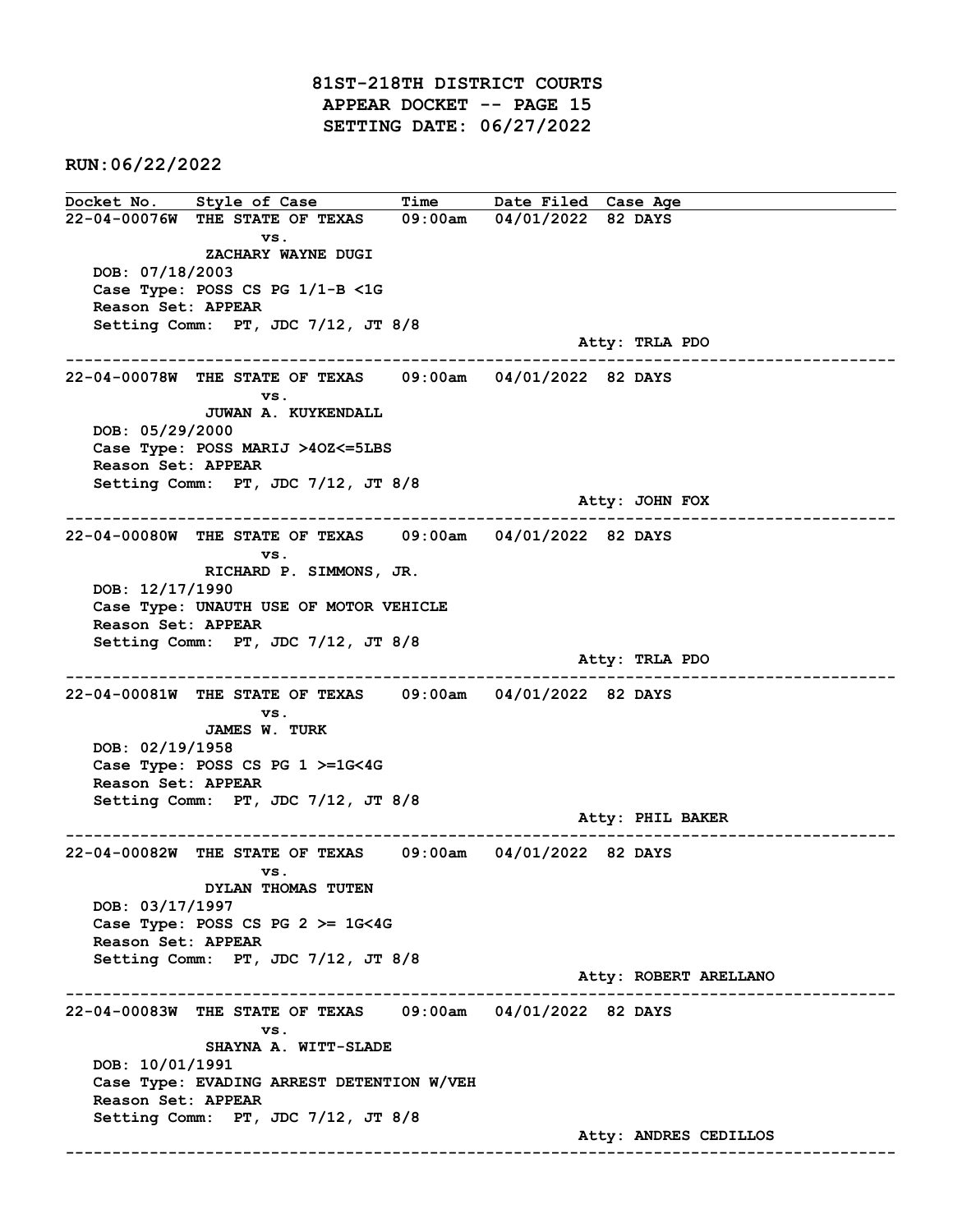81ST-218TH DISTRICT COURTS APPEAR DOCKET -- PAGE 16 SETTING DATE: 06/27/2022

RUN:06/22/2022

Docket No. Style of Case Time Date Filed Case Age 22-05-00089W THE STATE OF TEXAS 09:00am 05/13/2022 40 DAYS vs. CHRISTIAN AMEZQUITA DOB: 03/04/2003 Case Type: MAN DEL CS PG 1 >=1G<4G Reason Set: APPEAR Setting Comm: PT, JDC 7/12, JT 8/8 Atty: TRLA PDO ------------------------------------------------------------------------------------------------------------------------ 22-05-00090W THE STATE OF TEXAS 09:00am 05/13/2022 40 DAYS vs. CHRISTIAN AMEZQUITA DOB: 03/04/2003 Case Type: MAN DEL CS PG 1 >=1G<4G Reason Set: APPEAR Setting Comm: PT, JDC 7/12, JT 8/8 Atty: TRLA PDO ------------------------------------------------------------------------------------------------------------------------ 22-05-00091W THE STATE OF TEXAS 09:00am 05/13/2022 40 DAYS vs. CHRISTIAN AMEZQUITA DOB: 03/04/2003 Case Type: POSS CS PG 1/1-B <1G Reason Set: APPEAR Setting Comm: PT, JDC 7/12, JT 8/8 Atty: TRLA PDO ------------------------------------------------------------------------------------------------------------------------ 22-05-00106W THE STATE OF TEXAS 09:00am 05/13/2022 40 DAYS vs. SAMANTHA N. MENDEZ DOB: 01/06/1988 Case Type: MAN DEL CS PG 1 >=4G<200G Reason Set: APPEAR Setting Comm: PT, JDC 7/12, JT 8/8 Atty: TRLA PDO ------------------------------------------------------------------------------------------------------------------------ 22-05-00113W THE STATE OF TEXAS 09:00am 05/13/2022 40 DAYS vs. HOWARD L. THOMAS DOB: 06/30/1953 Case Type: STALKING Reason Set: APPEAR Setting Comm: ARR Atty: DOUGLAS DANIELS ------------------------------------------------------------------------------------------------------------------------ 22-05-00115W THE STATE OF TEXAS 09:00am 05/13/2022 40 DAYS vs. STEPHEN R. FASCHINGBAUER DOB: 10/21/1962 Case Type: INJ CHILD/ELDERLY/DISABLED RECKLESS BI Reason Set: APPEAR Setting Comm: PT, JDC 7/12, JT 8/8 Atty: TRLA PDO ------------------------------------------------------------------------------------------------------------------------